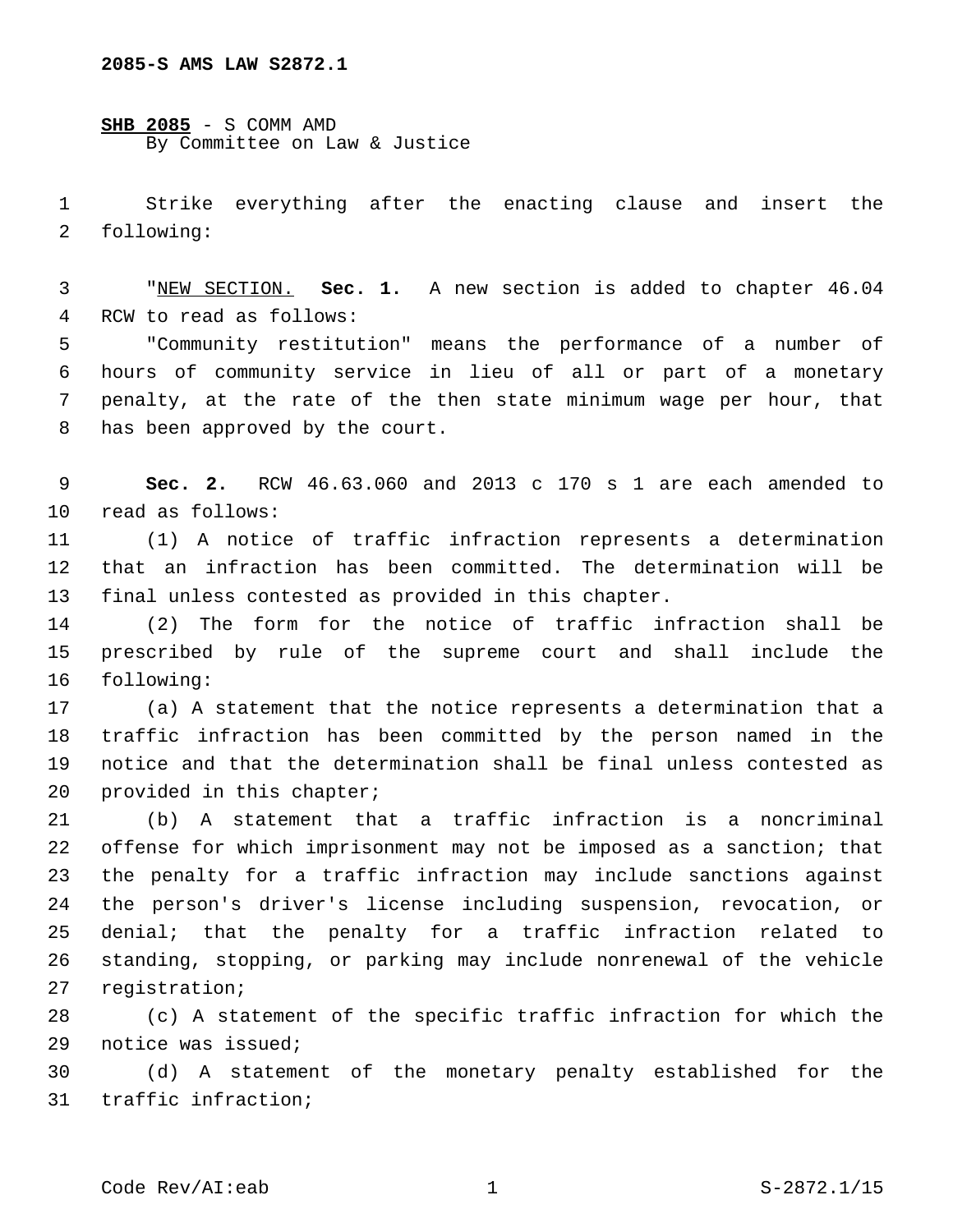(e) A statement of the options provided in this chapter for responding to the notice and the procedures necessary to exercise 3 these options;

 (f) A statement that at any hearing to contest the determination the state has the burden of proving, by a preponderance of the evidence, that the infraction was committed; and that the person may subpoena witnesses including the officer who issued the notice of 8 infraction;

 (g) A statement that at any hearing requested for the purpose of explaining mitigating circumstances surrounding the commission of the infraction the person will be deemed to have committed the infraction 12 and may not subpoena witnesses;

 (h) A statement that the person must respond to the notice as provided in this chapter within fifteen days or the person's driver's license or driving privilege may be suspended by the department until 16 any penalties imposed pursuant to this chapter have been satisfied; 17 and

 (i) A statement that failure to appear at a hearing requested for the purpose of contesting the determination or for the purpose of explaining mitigating circumstances may result in the suspension of the person's driver's license or driving privilege, or in the case of a standing, stopping, or parking violation, refusal of the department to renew the vehicle registration, until any penalties imposed 24 pursuant to this chapter have been satisfied.

 (3)(a) A form for a notice of traffic infraction printed after 26 ( $(Ju1y - 22, 2011)$ ) July 1, 2015, must include a statement that the 27 person may be able to ((enter)) request entry into a payment plan or community restitution plan with the court under RCW 7.80.130 or 46.63.110. Law enforcement agencies are not required to issue notices of infraction on forms printed after July 1, 2015, until the agencies have exhausted their current inventories of forms printed prior to July 1, 2015.

 (b) The forms for a notice of traffic infraction must include the changes in section 1, chapter 170, Laws of 2013 by July 1, 2015.

 **Sec. 3.** RCW 46.63.110 and 2012 c 82 s 1 are each amended to read as follows:36

 (1) A person found to have committed a traffic infraction shall be assessed a monetary penalty. No penalty may exceed two hundred and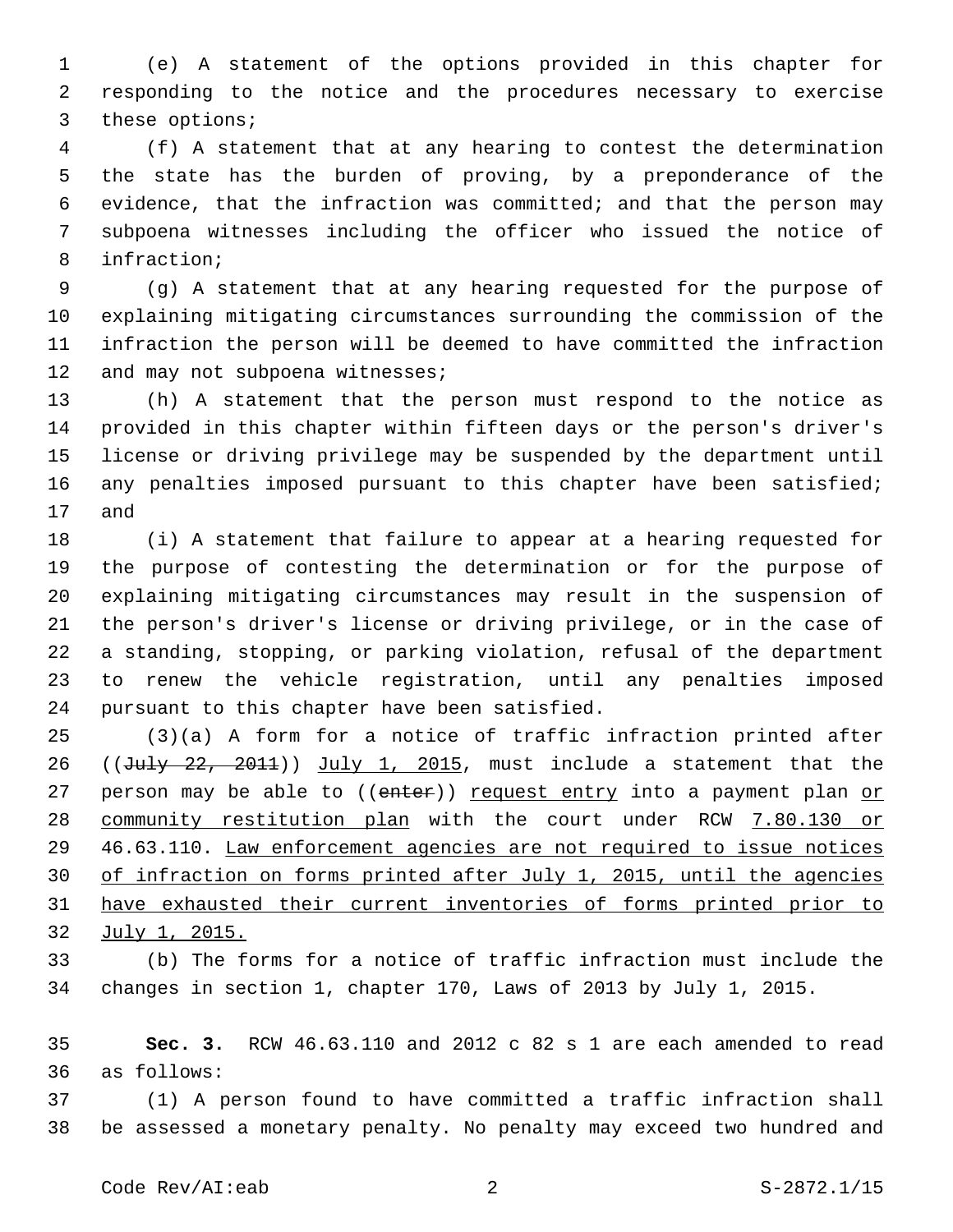fifty dollars for each offense unless authorized by this chapter or 2 title.

 (2) The monetary penalty for a violation of (a) RCW 46.55.105(2) is two hundred fifty dollars for each offense; (b) RCW 46.61.210(1) is five hundred dollars for each offense. No penalty assessed under 6 this subsection  $(2)$  may be reduced.

 (3) The supreme court shall prescribe by rule a schedule of monetary penalties for designated traffic infractions. This rule shall also specify the conditions under which local courts may exercise discretion in assessing fines and penalties for traffic infractions. The legislature respectfully requests the supreme court to adjust this schedule every two years for inflation.

 (4) There shall be a penalty of twenty-five dollars for failure to respond to a notice of traffic infraction except where the infraction relates to parking as defined by local law, ordinance, regulation, or resolution or failure to pay a monetary penalty imposed pursuant to this chapter. A local legislative body may set a monetary penalty not to exceed twenty-five dollars for failure to respond to a notice of traffic infraction relating to parking as defined by local law, ordinance, regulation, or resolution. The local court, whether a municipal, police, or district court, shall impose the monetary penalty set by the local legislative body.

 (5) Monetary penalties provided for in chapter 46.70 RCW which are civil in nature and penalties which may be assessed for violations of chapter 46.44 RCW relating to size, weight, and load of motor vehicles are not subject to the limitation on the amount of monetary penalties which may be imposed pursuant to this chapter.

 (6) Whenever a monetary penalty, fee, cost, assessment, or other monetary obligation is imposed by a court under this chapter, it is immediately payable and is enforceable as a civil judgment under Title 6 RCW. If the court determines, in its discretion, that a person is not able to pay a monetary obligation in full because he or 33 she is indigent, as defined in RCW 10.101.010, and not more than one year has passed since the later of July 1, 2005, or the date the monetary obligation initially became due and payable, the court 36 ((shall)) may, upon request of the person, enter into a payment plan or, if the person is otherwise eligible, a community restitution plan with the person, unless the person has previously been granted a payment plan or a community restitution plan with respect to the same monetary obligation, or unless the person is in noncompliance of any Code Rev/AI:eab 3 S-2872.1/15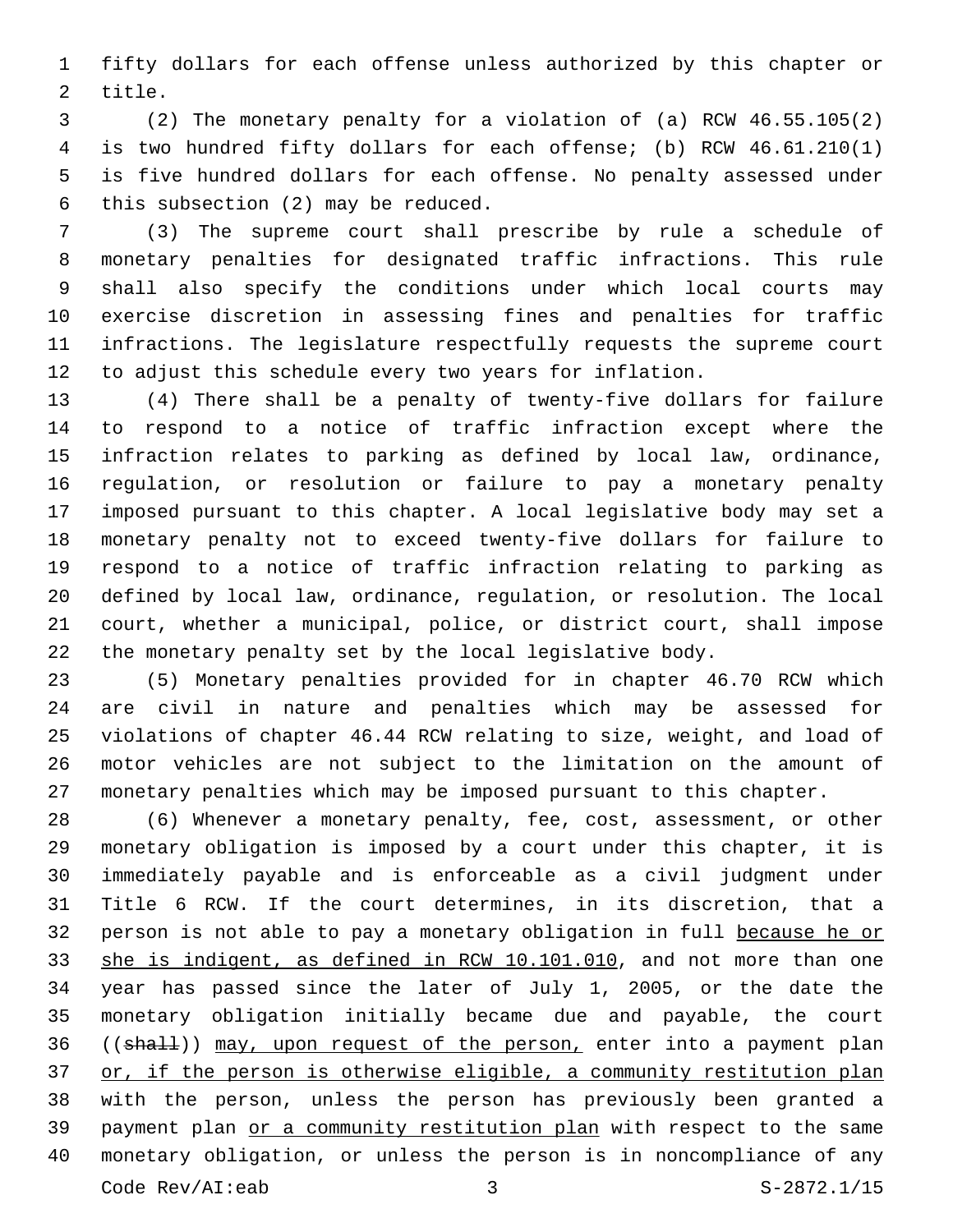existing or prior payment plan or a community restitution plan, in which case the court may, at its discretion, implement a payment plan 3 or a community restitution plan. If the court has notified the department that the person has failed to pay or comply and the person has subsequently entered into a payment plan and made an initial payment or entered into a community restitution plan and begun performance of the community restitution plan, the court shall timely notify the department that the infraction has been adjudicated, and 9 the department shall immediately rescind any suspension of the person's driver's license or driver's privilege based on failure to respond to that infraction. "Payment plan," as used in this section, means a plan that requires reasonable payments based on the financial ability of the person to pay. The person may voluntarily pay an amount at any time in addition to the payments required under the 15 payment plan.

 (a) If a payment required to be made under the payment plan is delinquent or the person fails to complete a community restitution program on or before the time established under the payment plan, unless the court determines good cause therefor and adjusts the payment plan or the community restitution plan accordingly, the court may refer the unpaid monetary penalty, fee, cost, assessment, or other monetary obligation for civil enforcement until all monetary obligations, including those imposed under subsections (3) and (4) of this section, have been paid, and court authorized community restitution has been completed, or until the court has entered into a new time payment or community restitution agreement with the person. For those infractions subject to suspension under RCW 46.20.289, the court shall notify the department of the person's failure to meet the conditions of the plan, and the department shall suspend the person's 30 driver's license or driving privileges.

31 (b) If a person has not entered into a payment plan or a 32 community restitution plan with the court and has not paid or 33 satisfied the ((monetary)) obligation in full on or before the time established for payment or satisfaction under a community restitution 35 plan, the court may refer the unpaid monetary penalty, fee, cost, assessment, or other monetary obligation to a collections agency until all monetary obligations have been paid, including those imposed under subsections (3) and (4) of this section, or until the person has entered into a payment plan or a community restitution 40 plan under this section. For those infractions subject to suspension Code  $Rev/AI: eab$   $4$   $S-2872.1/15$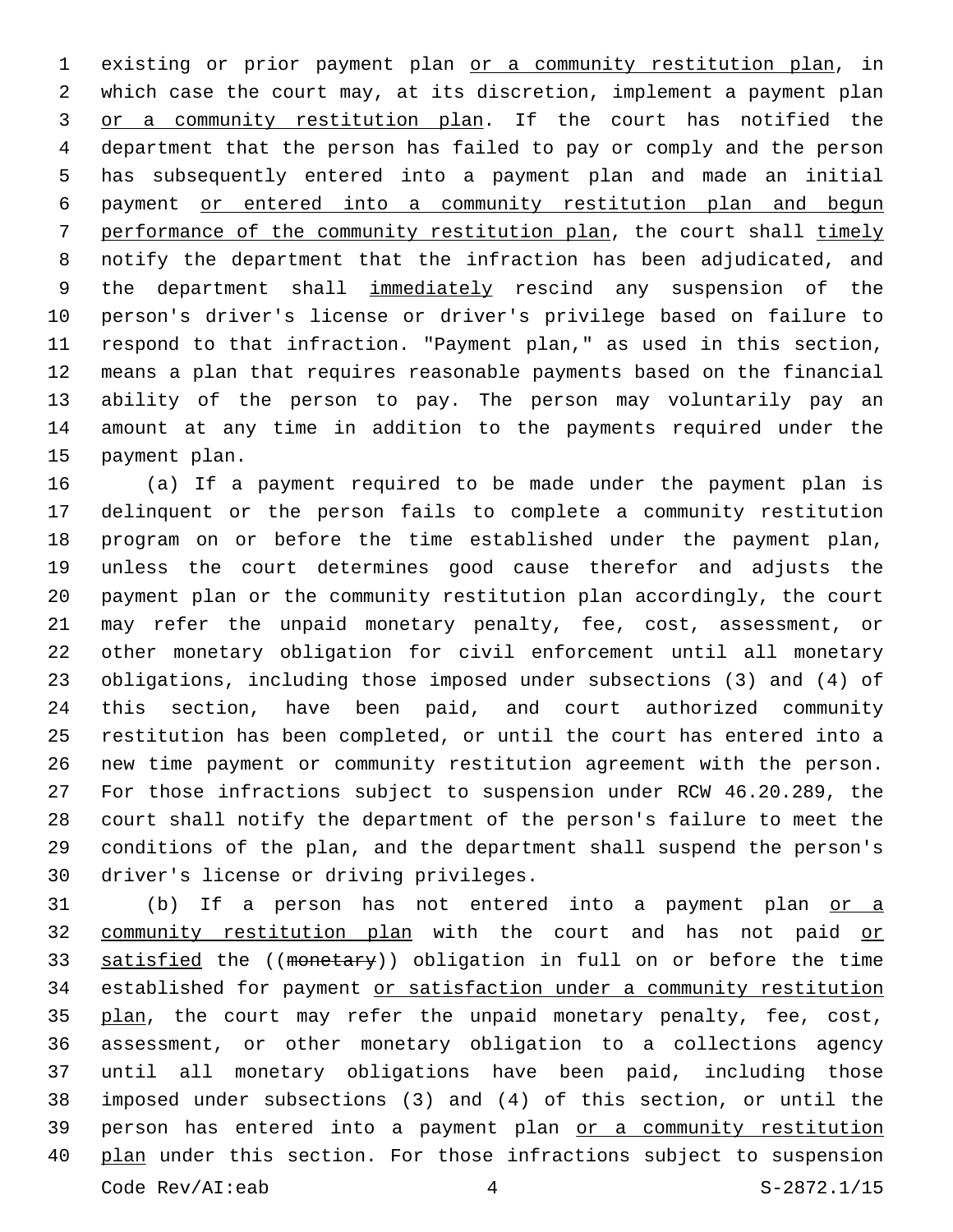under RCW 46.20.289, the court shall notify the department of the person's delinquency, and the department shall suspend the person's 3 driver's license or driving privileges.

 (c) If the payment plan is to be administered by the court, the court may assess the person a reasonable administrative fee to be wholly retained by the city or county with jurisdiction. The administrative fee shall not exceed ten dollars per infraction or twenty-five dollars per payment plan, whichever is less.

 (d) Nothing in this section precludes a court from contracting with outside entities to administer its payment plan system. When outside entities are used for the administration of a payment plan, the court may assess the person a reasonable fee for such administrative services, which fee may be calculated on a periodic, 14 percentage, or other basis.

 (e) If a court authorized community restitution program for 16 offenders is available in the jurisdiction, the court ((may)) shall allow conversion of all or part of the monetary obligations due under this section to court authorized community restitution in lieu of 19 time payments if the person is ((unable to make reasonable time payments)) otherwise eligible to participate in community restitution 21 and the person is indigent, as defined in RCW 10.101.010.

 (7) In addition to any other penalties imposed under this section and not subject to the limitation of subsection (1) of this section, a person found to have committed a traffic infraction shall be 25 assessed:

 (a) A fee of five dollars per infraction. Under no circumstances shall this fee be reduced or waived. Revenue from this fee shall be forwarded to the state treasurer for deposit in the emergency medical services and trauma care system trust account under RCW 70.168.040;

 (b) A fee of ten dollars per infraction. Under no circumstances shall this fee be reduced or waived. Revenue from this fee shall be forwarded to the state treasurer for deposit in the Washington auto 33 theft prevention authority account; and

 (c) A fee of two dollars per infraction. Revenue from this fee shall be forwarded to the state treasurer for deposit in the traumatic brain injury account established in RCW 74.31.060.

 (8)(a) In addition to any other penalties imposed under this section and not subject to the limitation of subsection (1) of this section, a person found to have committed a traffic infraction other than of RCW 46.61.527 or 46.61.212 shall be assessed an additional Code  $Rev/AI: eab$  5  $S-2872.1/15$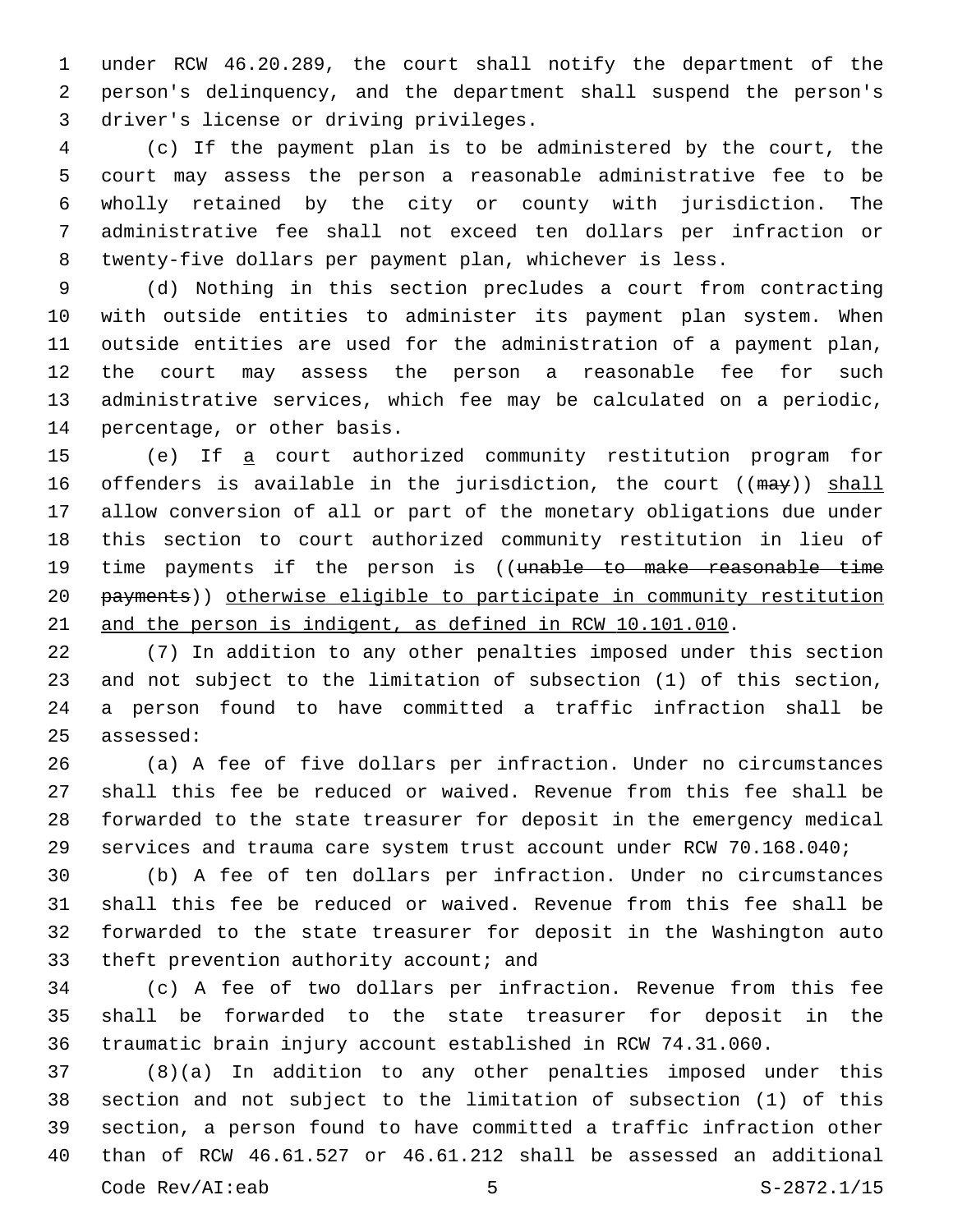penalty of twenty dollars. The court may not reduce, waive, or suspend the additional penalty unless the court finds the ((offender)) person to be indigent, as defined in RCW 10.101.010. If a court ((authorized)) authorizes entry into a community restitution 5 program ((for offenders is available in the jurisdiction)), the court shall allow ((offenders to)) persons an offset of all or a part of the penalty due under this subsection (8) ((by)) through participation in the court authorized community restitution program if the person is otherwise eligible to participate in community 10 restitution.

 (b) Eight dollars and fifty cents of the additional penalty under (a) of this subsection shall be remitted to the state treasurer. The remaining revenue from the additional penalty must be remitted under chapters 2.08, 3.46, 3.50, 3.62, 10.82, and 35.20 RCW. Money remitted under this subsection to the state treasurer must be deposited in the state general fund. The balance of the revenue received by the county or city treasurer under this subsection must be deposited into the county or city current expense fund. Moneys retained by the city or county under this subsection shall constitute reimbursement for any 20 liabilities under RCW 43.135.060.

 (9) If a legal proceeding, such as garnishment, has commenced to collect any delinquent amount owed by the person for any penalty imposed by the court under this section, the court may, at its 24 discretion, enter into a payment plan or community restitution plan.

 (10) The monetary penalty for violating RCW 46.37.395 is: (a) Two hundred fifty dollars for the first violation; (b) five hundred dollars for the second violation; and (c) seven hundred fifty dollars 28 for each violation thereafter.

 **Sec. 4.** RCW 46.63.120 and 2002 c 175 s 37 are each amended to 30 read as follows:

 (1) An order entered after the receipt of a response which does not contest the determination, or after it has been established at a hearing that the infraction was committed, or after a hearing for the purpose of explaining mitigating circumstances is civil in nature.

 (2) The court may include in the order the imposition of any penalty authorized by the provisions of this chapter for the commission of an infraction. The court may, in its discretion, waive, reduce, or suspend the monetary penalty prescribed for the infraction. At the person's request the court may order performance Code Rev/AI:eab 6 S-2872.1/15